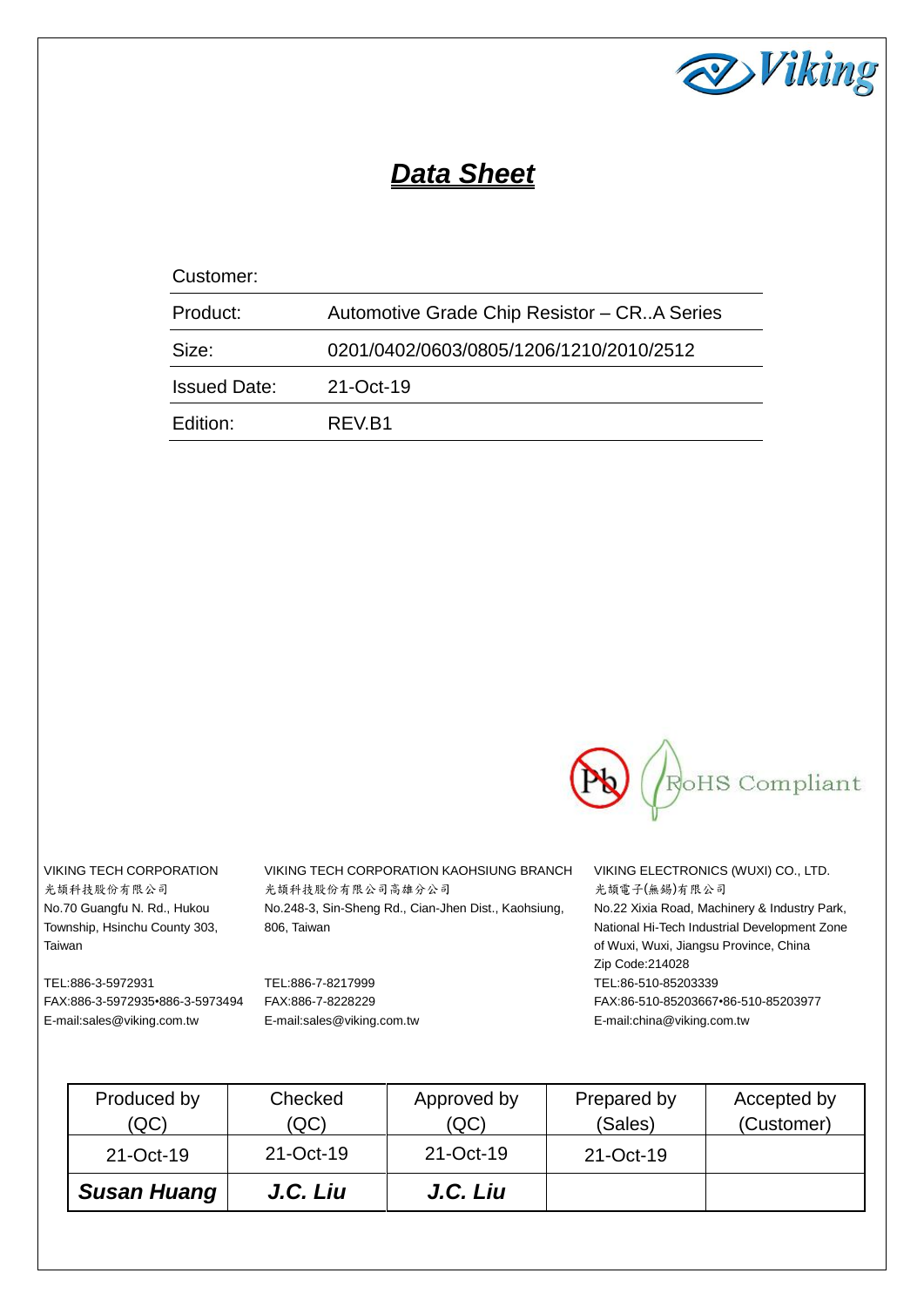



#### **Scope**

This specification applies to all sizes of rectangular-type fixed chip resistors with Ruthenium-base as material.

**Viking** 

#### **Features**

- AEC-Q200 Compliance
- Highly reliable multilayer electrode construction
- Compatible with all soldering process
- $-100\%$  CCD inspection



## **Construction Construction Applications**

- Automotive Industry
- Telecommunication Equipments
- Radio and Tape Recorders, TV Tuners
- Digital Cameras, Watches, Pocket Calculators
- Computers, Instruments
- Medical Equipment

| O Alumina Substrate | 4 Edge Electrode       | <b>D</b> Resistor Layer         |
|---------------------|------------------------|---------------------------------|
| 2 Bottom Electrode  | <b>5</b> Barrier Layer | <sup>8</sup> Primary Overcoat   |
| 3 Top Electrode     | © External Electrode   | <sup>9</sup> Secondary Overcoat |

## **Dimensions**

| <b>Type</b> | <b>Size</b><br>(Inch) | L<br>(mm)       | W<br>(mm)       | т<br>(mm)       | D <sub>1</sub><br>(mm) | D <sub>2</sub><br>(mm) | Weight<br>$\left( 9 \right)$<br>(1000pcs) |
|-------------|-----------------------|-----------------|-----------------|-----------------|------------------------|------------------------|-------------------------------------------|
| CR-01       | 0201                  | $0.60 + 0.03$   | $0.30 + 0.03$   | $0.23 \pm 0.03$ | $0.15 \pm 0.05$        | $0.15 \pm 0.05$        | 0.150                                     |
| CR-02       | 0402                  | $1.00 \pm 0.05$ | $0.50 + 0.05$   | $0.35 \pm 0.05$ | $0.20 \pm 0.10$        | $0.20 \pm 0.10$        | 0.620                                     |
| CR-03       | 0603                  | $1.60 + 0.10$   | $0.80 + 0.10$   | $0.45 \pm 0.10$ | $0.30+0.20$            | $0.30+0.20$            | 2.042                                     |
| CR-05       | 0805                  | $2.00+0.10$     | $1.25 \pm 0.10$ | $0.50+0.10$     | $0.35 \pm 0.20$        | $0.40+0.20$            | 4.368                                     |
| CR-06       | 1206                  | $3.10+0.10$     | $1.55 \pm 0.10$ | $0.55+0.10$     | $0.50+0.25$            | $0.50+0.20$            | 8.947                                     |
| CR-10       | 1210                  | $3.10+0.10$     | $2.60+0.15$     | $0.55+0.10$     | $0.50+0.25$            | $0.50+0.20$            | 15.959                                    |
| CR-0A       | 2010                  | $5.00+0.10$     | $2.50+0.15$     | $0.55 \pm 0.10$ | $0.60 + 0.25$          | $0.50+0.20$            | 24.241                                    |
| CR-12       | 2512                  | $6.35 \pm 0.10$ | $3.10 \pm 0.15$ | $0.55+0.10$     | $0.60 + 0.25$          | $0.50+0.20$            | 39.448                                    |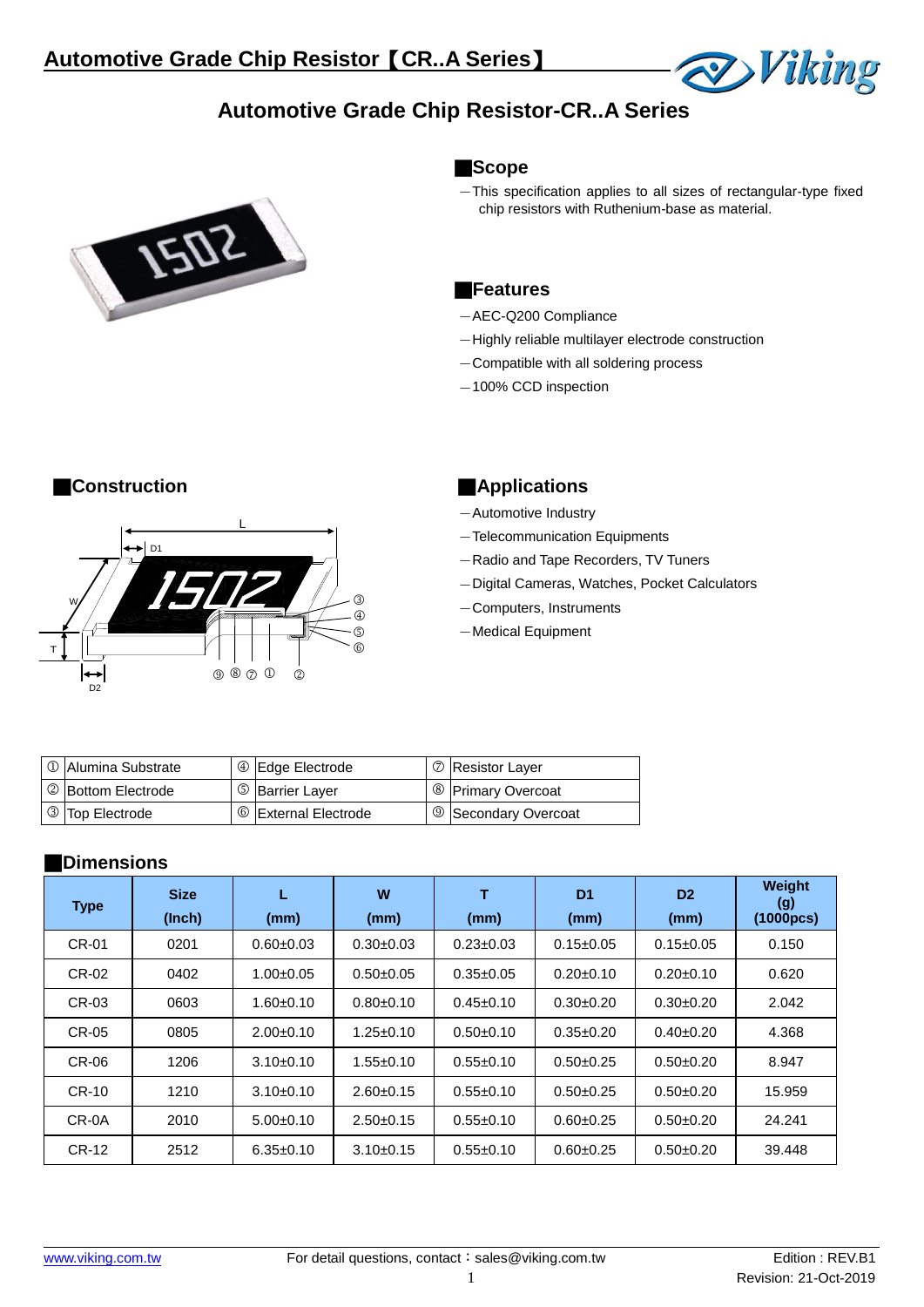

# **Part Numbering**

**Part Number CR-03FA7---10R**



## **Recommend Land Pattern**



| <b>Type</b>  | A<br>(mm) | B<br>(mm) | C<br>(mm) |
|--------------|-----------|-----------|-----------|
| <b>CR-01</b> | 0.30      | 0.25      | 0.30      |
| CR-02        | 0.50      | 0.45      | 0.60      |
| CR-03        | 0.90      | 0.60      | 0.90      |
| CR-05        | 1.20      | 0.70      | 1.30      |
| CR-06        | 2.00      | 0.90      | 1.60      |
| CR-10        | 2.00      | 0.90      | 2.80      |
| CR-0A        | 3.80      | 0.90      | 2.80      |
| $CR-12$      | 4.90      | 1.60      | 3.50      |

# **Derating Curve**



# **Soldering Condition**



(2) Time of wave soldering at maximum temperature point  $260^{\circ}$ C: 10s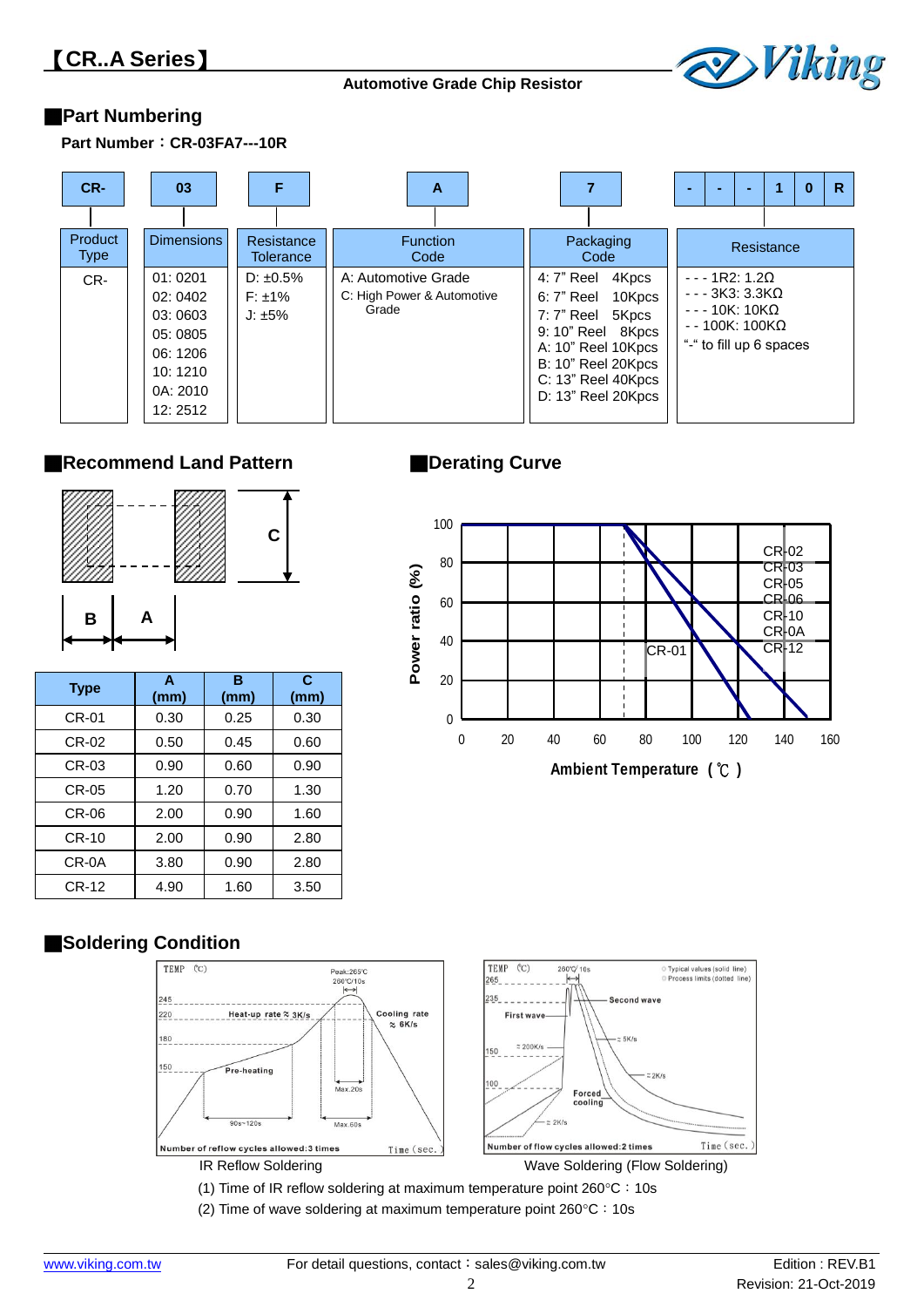

(3) Time of soldering iron at maximum temperature point  $410^{\circ}$ C: 5s

# **Standard Electrical Specifications**

| Item         | <b>Power Rating</b><br>at 70°C<br><b>Jumper</b> | <b>Operating</b><br><b>Temp. Range</b> | Max.<br><b>Operating</b> | Max.<br><b>Overload</b> | <b>Resistance Range</b>                                                      |                                                                              | <b>TCR</b><br>(PPM/°C) |
|--------------|-------------------------------------------------|----------------------------------------|--------------------------|-------------------------|------------------------------------------------------------------------------|------------------------------------------------------------------------------|------------------------|
| <b>Type</b>  | <b>Rated Current</b>                            |                                        | <b>Voltage</b>           | <b>Voltage</b>          | $±1\%$ (E24 · E96)                                                           | $±5\%$ (E24)                                                                 |                        |
| CR-01 (0201) | 1/20W                                           | $-55 - +125$ °C                        | <b>25V</b>               | 50V                     | $1\Omega - 10M\Omega$                                                        |                                                                              | ±200                   |
|              | Jumper: 1A                                      |                                        |                          |                         | $\sim$                                                                       | $0\Omega$ (<50m $\Omega$ )                                                   | $\blacksquare$         |
| CR-02 (0402) | 1/16W                                           | $-55 - +155$ °C                        | 50V                      | 100V                    | $1\Omega - 9.76\Omega$<br>$10\Omega - 1M\Omega$<br>$1.02M\Omega - 10M\Omega$ |                                                                              | ±200<br>±100<br>±200   |
|              | Jumper: 1A                                      |                                        |                          |                         |                                                                              | $0\Omega$ (<50m $\Omega$ )                                                   | $\blacksquare$         |
| CR-03 (0603) | 1/10W                                           | $-55 - +155$ °C                        | <b>75V</b>               | <b>150V</b>             |                                                                              | $1\Omega - 9.76\Omega$<br>$10\Omega - 1M\Omega$<br>$1.02M\Omega - 10M\Omega$ |                        |
|              | Jumper: 1A                                      |                                        |                          |                         | $\sim$                                                                       | $0\Omega$ (<50m $\Omega$ )                                                   | $\blacksquare$         |
| CR-05 (0805) | 1/8W                                            | $-55 - +155$ °C                        | 150V                     | 300V                    | $1\Omega - 9.76\Omega$<br>$10\Omega - 1M\Omega$<br>$1.02M\Omega - 10M\Omega$ |                                                                              | ±200<br>±100<br>±200   |
|              | Jumper: 2A                                      |                                        |                          |                         | $\blacksquare$                                                               | $0\Omega$ (<50m $\Omega$ )                                                   | $\blacksquare$         |
| CR-06 (1206) | 1/4W                                            | $-55 - +155$ °C                        | 200V                     | 400V                    | $10\Omega - 1M\Omega$                                                        | $1\Omega - 9.76\Omega$<br>$1.02M\Omega - 10M\Omega$                          | ±200<br>±100<br>±200   |
|              | Jumper: 2A                                      |                                        |                          |                         |                                                                              | $0\Omega$ (<50m $\Omega$ )                                                   | $\mathbf{r}$           |
| CR-10 (1210) | 1/2W                                            | $-55 - +155$ °C                        | 200V                     | 400V                    | $10\Omega - 1M\Omega$                                                        | $1\Omega - 9.76\Omega$<br>$1.02M\Omega - 10M\Omega$                          | ±200<br>±100<br>±200   |
|              | Jumper: 2.5A                                    |                                        |                          |                         |                                                                              | $0\Omega$ (<50m $\Omega$ )                                                   | $\mathbf{r}$           |
| CR-0A (2010) | 3/4W                                            | $-55 - +155$ °C                        | 200V                     | 400V                    | $10\Omega - 1M\Omega$<br>$1.02M\Omega - 10M\Omega$                           | $1\Omega - 9.76\Omega$                                                       | ±200<br>±100<br>±200   |
|              | Jumper: 3.5A                                    |                                        |                          |                         | $\mathbf{r}$                                                                 | $0\Omega$ (<50m $\Omega$ )                                                   | $\blacksquare$         |
| CR-12 (2512) | 1W                                              | $-55 - +155$ °C                        | 250V                     | 500V                    | $10\Omega - 1M\Omega$                                                        | $1\Omega - 9.76\Omega$<br>$1.02M\Omega - 10M\Omega$                          | ±200<br>±100<br>±200   |
|              | Jumper: 4A                                      |                                        |                          |                         |                                                                              | $0\Omega$ (<50m $\Omega$ )                                                   | $\blacksquare$         |

# **High Precision Electrical Specifications**

| <b>Item</b>  | <b>Power Rating</b><br>at $70^{\circ}$ C | <b>Operating</b><br><b>Temp. Range</b> | Max.<br><b>Operating</b> | Max.<br><b>Overload</b> | <b>Resistance Range</b><br>$(E24 \cdot E96)$ | <b>TCR</b><br>(PPM <sup>o</sup> C) |  |
|--------------|------------------------------------------|----------------------------------------|--------------------------|-------------------------|----------------------------------------------|------------------------------------|--|
| <b>Type</b>  |                                          |                                        | <b>Voltage</b>           | <b>Voltage</b>          | ±0.5%                                        |                                    |  |
| CR-02 (0402) | 1/16W                                    |                                        | 50V                      | 100V                    | $10\Omega - 1M\Omega$                        | ±100                               |  |
| CR-03 (0603) | 1/10W                                    |                                        | 75V                      | 150V                    | $10\Omega - 1M\Omega$                        | ±100                               |  |
| CR-05 (0805) | 1/8W                                     |                                        | 150V                     | 300V                    | $10Ω - 1MΩ$                                  | ±100                               |  |
| CR-06 (1206) | 1/4W                                     | $-55 - +155$ °C                        | 200V                     | 400V                    | $10Ω - 1MΩ$                                  | ±100                               |  |
| CR-10 (1210) | 1/3W                                     |                                        | 200V                     | 400V                    | $10Ω - 1MΩ$                                  | ±100                               |  |
| CR-0A (2010) | 3/4W                                     |                                        | 200V                     | 400V                    | $10Ω - 1MΩ$                                  | ±100                               |  |
| CR-12 (2512) | 1W                                       |                                        | 250V                     | 500V                    | $10Ω - 1MΩ$                                  | ±100                               |  |

I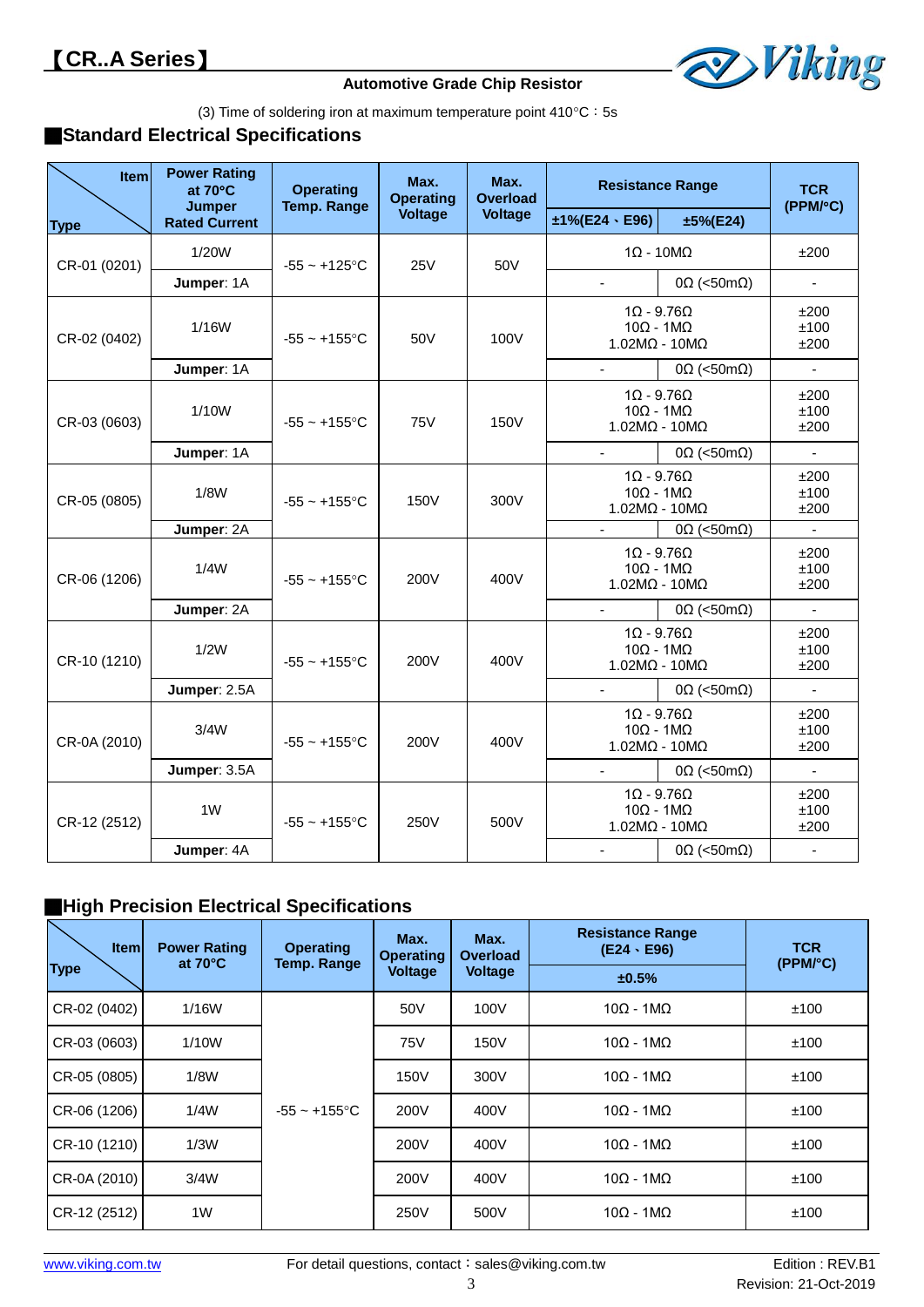

# **High Power Rating Electrical Specifications**

| <b>Item</b>  | <b>Power Rating</b><br>at $70^{\circ}$ C | <b>Operating Temp.</b><br>Range | Max.<br>Max.<br><b>Operating</b><br><b>Overload</b> |                | <b>Resistance Range</b>  | <b>TCR</b><br>(PPM/°C) |  |  |
|--------------|------------------------------------------|---------------------------------|-----------------------------------------------------|----------------|--------------------------|------------------------|--|--|
| <b>Type</b>  |                                          |                                 | <b>Voltage</b>                                      | <b>Voltage</b> | $±1\%$ (E24 $\cdot$ E96) | $±5%$ (E24)            |  |  |
| CR-02 (0402) | 1/8W                                     |                                 | 50 <sub>V</sub>                                     | 100V           |                          |                        |  |  |
| CR-03 (0603) | 1/4W                                     |                                 | <b>75V</b>                                          | 150V           |                          |                        |  |  |
| CR-05 (0805) | 1/3W                                     | $-55 - +155$ °C                 | 150V                                                | 300V           | $1\Omega - 9.76\Omega$   | ±200                   |  |  |
| CR-06 (1206) | 1/2W                                     |                                 | 200V                                                | 400V           | $10\Omega - 1M\Omega$    | ±100                   |  |  |
| CR-0A (2010) | 1W                                       |                                 | 200V                                                | 400V           |                          |                        |  |  |
| CR-12 (2512) | 2W                                       |                                 | 250V                                                | 500V           |                          |                        |  |  |

Operating Voltage=√(P\*R) or Max. Operating Voltage listed above, whichever is lower.

Overload Voltage=2.5\*√(P\*R) or Max. Overload Voltage listed above, whichever is lower.

The power rating depends on the maximum temperature of the resistive element. Due to the power dissipation of the resistor, the temperature of the resistive element will rise depending on the condition of heat dissipation from PCB. The maximum power rating in application only applies if the temperature of the resistive element is not exceed 155 ° C.

Viking is capable of manufacturing the optional spec based on customer's requirement.

## **Environmental Characteristics**

| <b>Item</b>                                       |                                              | <b>Requirement</b>       |        | <b>Test Method</b>                                                                                                                                                                                                   |
|---------------------------------------------------|----------------------------------------------|--------------------------|--------|----------------------------------------------------------------------------------------------------------------------------------------------------------------------------------------------------------------------|
|                                                   | ±1% and Below                                | ±5%                      | Jumper |                                                                                                                                                                                                                      |
| Temperature Coefficient of<br>Resistance (T.C.R.) | As Spec.                                     |                          |        | JIS-C-5201-1 4.8<br>IEC-60115-1 4.8<br>At 25 $\mathrm{^{\circ}C}/\mathrm{^{\circ}G}$ and 25 $\mathrm{^{\circ}C}/\mathrm{^{\circ}125}$ $\mathrm{^{\circ}C}$ . 25 $\mathrm{^{\circ}C}$ is the<br>reference temperature |
| Short Time Overload                               | $\pm$ (1.0%+0.05Ω) $\pm$ (2.0%+0.05Ω) <50mΩ  |                          |        | JIS-C-5201-1 4.13<br>IEC-60115-1 4.13<br>RCWV*2.5 or Max. Overload Voltage whichever is<br>lower for 5 seconds                                                                                                       |
| <b>Insulation Resistance</b>                      | $\geq 10$ G                                  |                          |        | JIS-C-5201-1 4.6<br>IEC-60115-1 4.6<br>Max. Overload Voltage for 1 minute                                                                                                                                            |
| <b>Operational Life</b>                           | $\pm$ (1.0%+0.10Ω) $\pm$ (2.0%+0.10Ω) <100mΩ |                          |        | MIL-STD-202 Method 108<br>Condition D Steady State TA=125°C at derated<br>power.<br>Measurement at 24±4 hours after test conclusion.                                                                                 |
| <b>Biased Humidity</b>                            | $\pm$ (1.0%+0.10Ω) $\pm$ (2.0%+0.10Ω) <100mΩ |                          |        | MIL-STD-202 Method 103<br>1000 hrs 85°C/85%RH 10% of operating power                                                                                                                                                 |
| <b>High Temperature Exposure</b>                  | $\pm$ (1.0%+0.05Ω)                           | $\pm$ (1.5%+0.10Ω) <50mΩ |        | MIL-STD-202 Method 108<br>at +125/+155°C for 1000 hrs                                                                                                                                                                |
| <b>Board Flex</b>                                 | $\pm$ (1.0%+0.05Ω)                           | $\pm$ (1.0%+0.05Ω) <50mΩ |        | AEC-Q200-005<br>Bending once for 60 seconds<br>2010, 2512 sizes: 2mm<br>Other sizes: 3mm                                                                                                                             |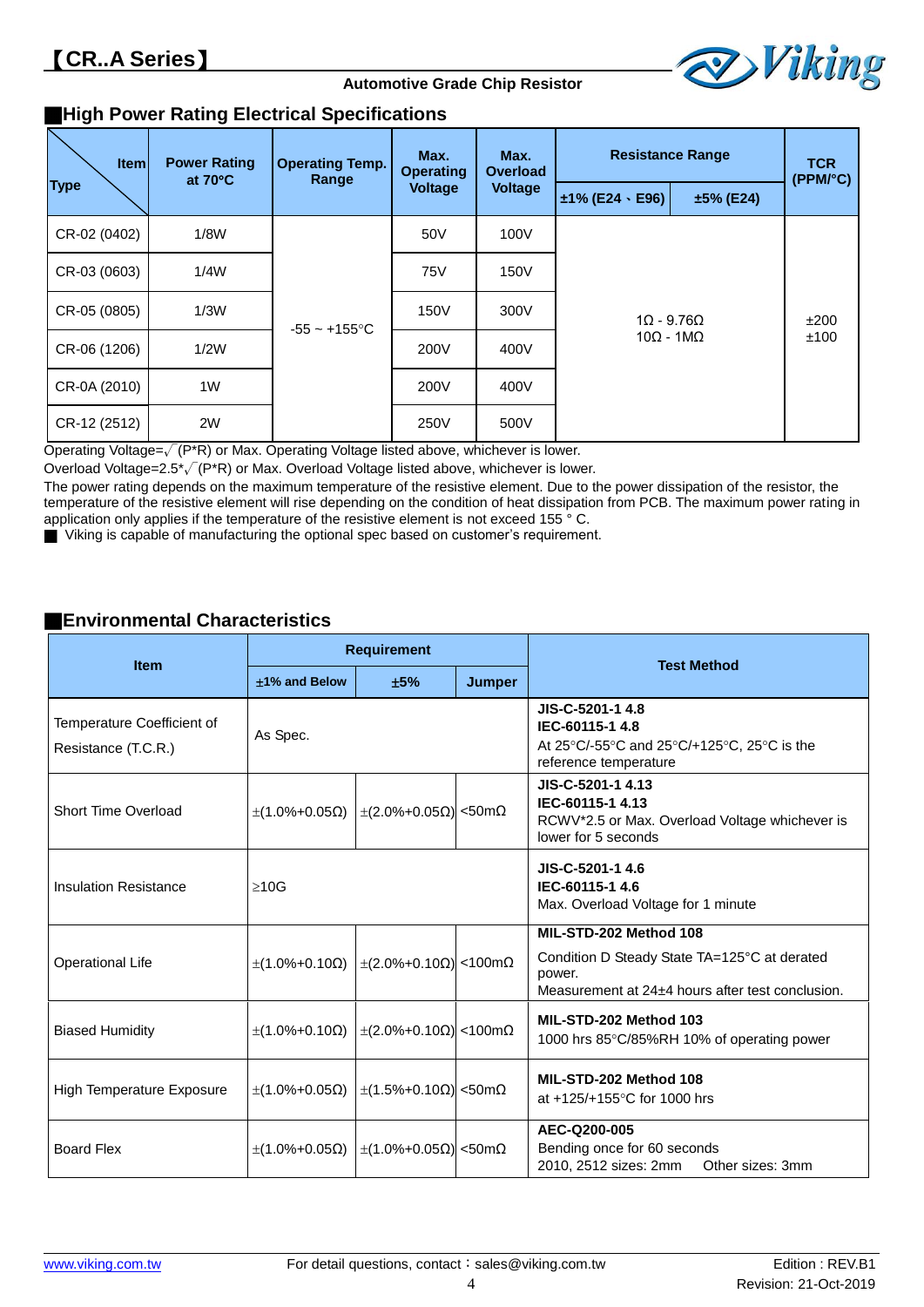# **CR..A Series**

#### **Automotive Grade Chip Resistor**



|                               | <b>Requirement</b>                                                     |     |                  |                                                                                                                              |
|-------------------------------|------------------------------------------------------------------------|-----|------------------|------------------------------------------------------------------------------------------------------------------------------|
| <b>Item</b>                   | ±1% and Below                                                          | ±5% | <b>Jumper</b>    | <b>Test Method</b>                                                                                                           |
| Solderability                 | 95% min. coverage                                                      |     |                  | JIS-C-5201-1 4.17<br>IEC-60115-1 4.17<br><b>J-STD-002</b><br>245±5°C for 3 seconds                                           |
| Resistance to Soldering Heat  | $\pm (0.5\% + 0.05\Omega)$ $\pm (1.0\% + 0.05\Omega)$ <50mΩ            |     |                  | MIL-STD-202 Method 210<br>260±5°C for 10 seconds                                                                             |
| Voltage Proof                 | No breakdown or flashover                                              |     |                  | JIS-C-5201-1 4.7<br>IEC-60115-1 4.7<br>1.42 times Max. Operating Voltage for 1 minute                                        |
| Leaching                      | Individual leaching area $\leq 5\%$<br>Total leaching area $\leq 10\%$ |     |                  | JIS-C-5201-1 4.18<br>IEC-60068-2-58 8.2.1<br>260±5°C for 30 seconds                                                          |
| <b>Temperature Cycling</b>    | $\pm (0.5\% + 0.05\Omega)$   $\pm (1.5\% + 0.05\Omega)$   <50mΩ        |     |                  | JESD22 Method JA-104<br>-55 $\degree$ C to +125 $\degree$ C, 1000 cycles                                                     |
| <b>Mechanical Shock</b>       | $\pm (0.25\% + 0.05\Omega) \pm (1.0\% + 0.05\Omega)$ <50mΩ             |     |                  | MIL-STD-202 Method 213<br>Wave Form: Tolerance for half sine shock pulse.<br>Peak value is 100g's. Normal duration (D) is 6. |
| Vibration                     | $\pm (0.5\% + 0.05\Omega)$   $\pm (1.0\% + 0.05\Omega)$   <50mΩ        |     |                  | MIL-STD-202 Method 204<br>5 g's for 20 min., 12 cycles each of 3 orientations,<br>10-2000 Hz                                 |
| <b>ESD</b>                    | $\pm(3\%+0.05\Omega)$                                                  |     |                  | AEC-Q200-002<br>Human body model<br>0201: 0.5KV<br>0402/0603: 1KV<br>0805 and above: 2KV                                     |
| <b>Resistance to Solvents</b> | No visible damage on appearance and<br>marking.                        |     |                  | MIL-STD-202 Method 215<br>Add Aqueous wash chemical - OKEM Clean or<br>equivalent. Do not use banned solvents.               |
| <b>Terminal Strength</b>      | No broken                                                              |     |                  | AEC-Q200-006<br>Force of 1.8kg for 60 seconds.                                                                               |
| Flammability                  | No ignition of the tissue paper or<br>scorching or the pinewood board  |     |                  | <b>UL-94</b><br>V-0 or V-1 are acceptable. Electrical test not<br>required.                                                  |
| <b>Sulfur Test</b>            | $\triangle$ R $\pm$ 1%                                                 |     | $<$ 50m $\Omega$ | EIA-977 (Condition A)<br>60±2°C, no power rating for 480 hrs.                                                                |

RCWV(Rated Continuous Working Voltage)=√(P\*R) or Max. Operating Voltage whichever is lower.

■ Storage Temperature: 15~28°C; Humidity < 80%RH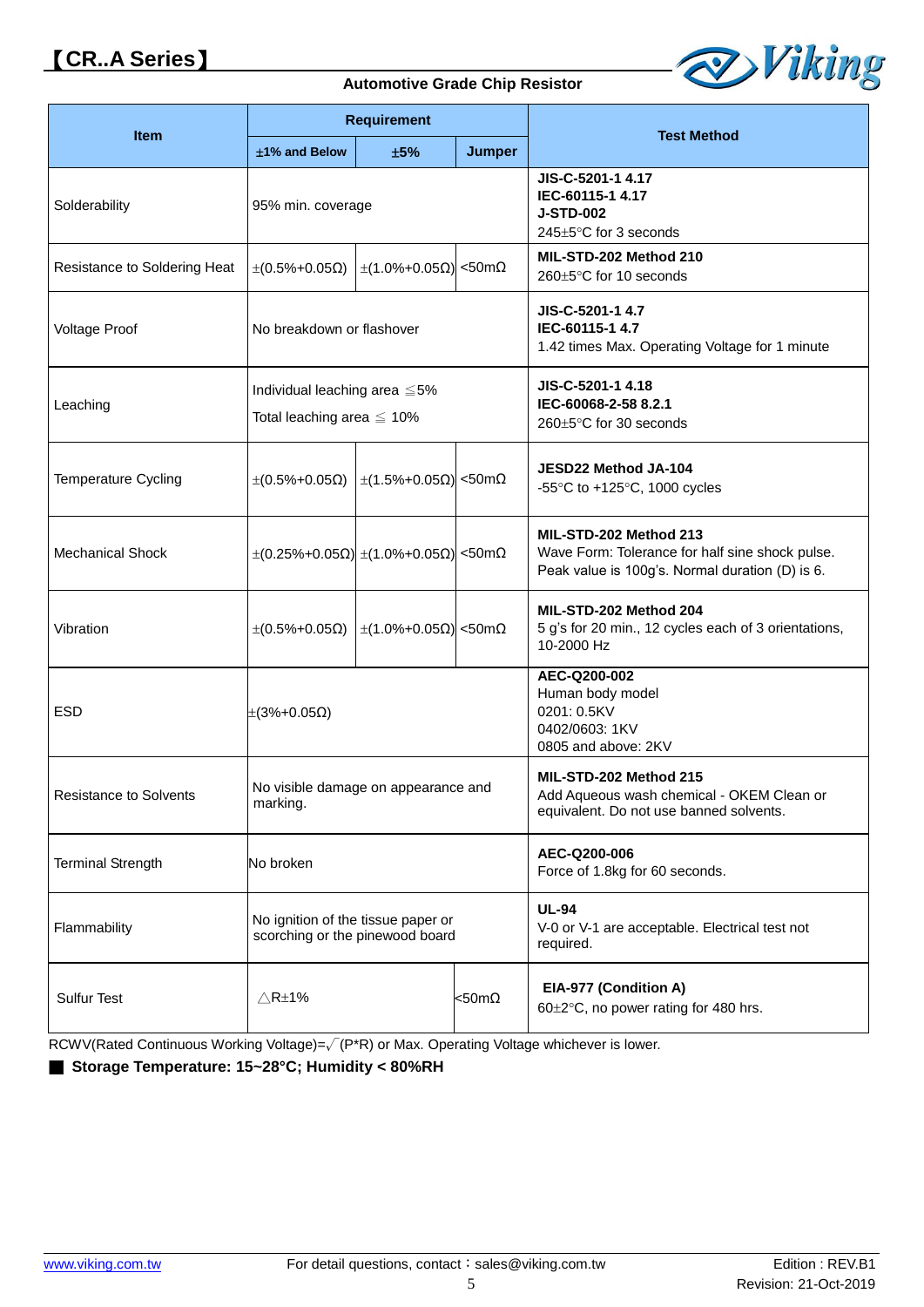

# **Packaging**

Reel Specifications & Packaging Quantity



| <b>Type</b>           | <b>Packaging</b><br>Quantity |     | <b>Tape</b><br><b>Width</b> | Reel<br><b>Diameter</b> | ΦA<br>(mm)      | ΦB<br>(mm)   | ФC.<br>(mm)  | W<br>(mm)     | т<br>(mm)      |
|-----------------------|------------------------------|-----|-----------------------------|-------------------------|-----------------|--------------|--------------|---------------|----------------|
|                       |                              | 10K | 8mm                         | 7 inch                  | $178.5 \pm 1.5$ | $60^{+1/-0}$ | $13.0 + 0.2$ | $9.0 + 0.5$   | $12.5 + 0.5$   |
| <b>CR-01</b><br>CR-02 | Paper                        | 20K | 8 <sub>mm</sub>             | 10 inch                 | $254 \pm 1.0$   | $100+0.5$    | $13.0+0.2$   | $9.5 \pm 0.5$ | $13.5 \pm 0.5$ |
|                       |                              | 40K | 8 <sub>mm</sub>             | 13 inch                 | 330±1.0         | $100+0.5$    | $13.0+0.2$   | $9.5 \pm 0.5$ | $13.5 \pm 0.5$ |
| CR-03                 |                              | 5K  | 8 <sub>mm</sub>             | 7 inch                  | $178.5 \pm 1.5$ | $60^{+1/-0}$ | $13.0+0.2$   | $9.0 + 0.5$   | $12.5 \pm 0.5$ |
| CR-05<br>CR-06        | Paper                        | 10K | 8 <sub>mm</sub>             | 10 inch                 | $254 \pm 1.0$   | $100+0.5$    | $13.0+0.2$   | $9.5 \pm 0.5$ | $13.5 + 0.5$   |
| <b>CR-10</b>          |                              | 20K | 8 <sub>mm</sub>             | 13 inch                 | 330±1.0         | $100+0.5$    | $13.0+0.2$   | $9.5 \pm 0.5$ | $13.5 + 0.5$   |
| CR-0A                 |                              | 4K  | 12mm                        | 7 inch                  | $178.5 \pm 1.5$ | $60^{+1/0}$  | $13.0 + 0.5$ | $13.0 + 0.5$  | $15.5 + 0.5$   |
| <b>CR-12</b>          | Embossed                     | 8K  | 12mm                        | 10 inch                 | 250±1.0         | $62+0.5$     | $13.0 + 0.5$ | $12.5 + 0.5$  | $16.5 + 0.5$   |

er Tape Specifications



| <b>Type</b>  | А<br>(mm)       | в<br>(mm)       | W<br>(mm)      | Е<br>(mm)       | F<br>(mm)       | $P_0$<br>(mm)   | $P_1$<br>(mm)   | P <sub>2</sub><br>(mm) | $\Phi D_0$<br>(mm)                            | (mm) |
|--------------|-----------------|-----------------|----------------|-----------------|-----------------|-----------------|-----------------|------------------------|-----------------------------------------------|------|
| CR-01        | $0.38 + 0.05$   | $0.68 + 0.05$   | $8.0 + 0.20$   | $1.75 \pm 0.10$ | $3.50+0.05$     | $4.00 \pm 0.10$ | $2.00+0.05$     | $2.00+0.05$            | 1.50+0.1.-0 0.42±0.20                         |      |
| CR-02        | $0.65 \pm 0.10$ | $1.15 \pm 0.10$ | $8.0 \pm 0.20$ | $1.75 \pm 0.10$ | $3.50+0.05$     | $4.00 \pm 0.10$ | $2.00 \pm 0.05$ |                        | $2.00\pm0.05$ $11.50+0.1$ .-0 $0.45\pm0.10$   |      |
| CR-03        | $1.10 \pm 0.10$ | $1.90+0.10$     | $8.0 + 0.20$   | $1.75 \pm 0.10$ | $3.50 \pm 0.05$ | $4.00 \pm 0.10$ | $4.00 \pm 0.05$ |                        | $2.00\pm0.05$  1.50+0.1.-0  0.70 $\pm$ 0.10   |      |
| <b>CR-05</b> | $1.60 + 0.10$   | $2.40 \pm 0.20$ | $8.0 \pm 0.20$ | $1.75 \pm 0.10$ | $3.50 \pm 0.05$ | $4.00 \pm 0.10$ | $4.00 \pm 0.05$ |                        | $2.00\pm0.05$   1.50+0.1,-0   0.85 $\pm$ 0.10 |      |
| CR-06        | $1.90+0.10$     | $3.50+0.20$     | $8.0 \pm 0.20$ | $1.75 \pm 0.10$ | $3.50 \pm 0.05$ | $4.00 \pm 0.10$ | $4.00 \pm 0.05$ |                        | $2.00\pm0.05$ $11.50+0.1$ .-0 $0.85\pm0.10$   |      |
| <b>CR-10</b> | $2.90+0.10$     | $3.50+0.20$     | $8.0 \pm 0.20$ | $1.75 \pm 0.10$ | $3.50 \pm 0.05$ | $4.00+0.10$     | $4.00 \pm 0.05$ | $2.00+0.05$            | $11.50 + 0.1 - 010.85 + 0.10$                 |      |

Pap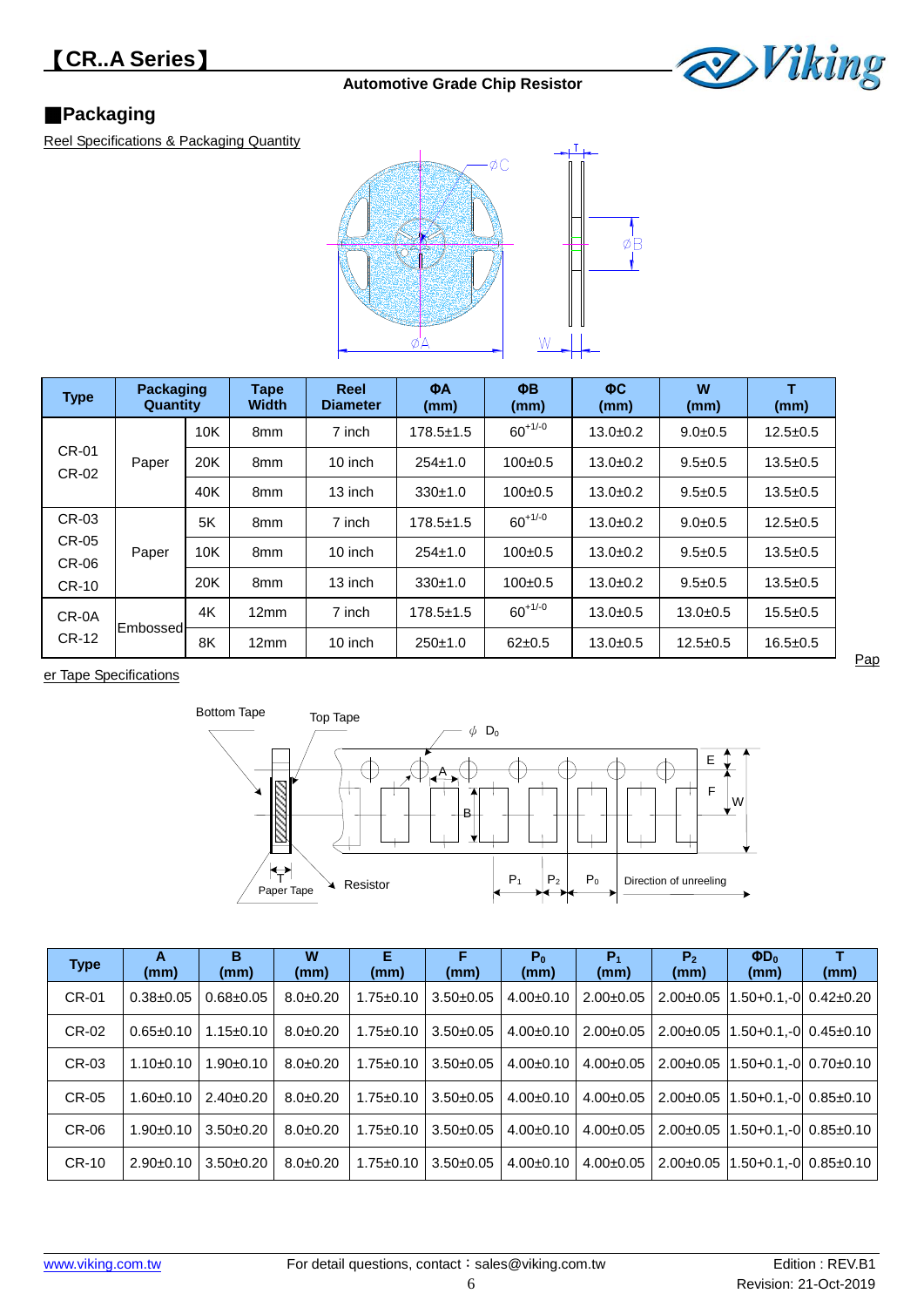

#### Embossed Plastic Tape Specifications



| <b>Type</b> | (mm)           | (mm)           | W<br>(mm)       | (mm)            | (mm)           | $P_0$<br>(mm) | P<br>(mm)                     | P <sub>2</sub><br>(mm) | $\Phi D_0$<br>(mm) | (mm)       |
|-------------|----------------|----------------|-----------------|-----------------|----------------|---------------|-------------------------------|------------------------|--------------------|------------|
| CR-0A       | $2.8 \pm 0.10$ | $5.5 \pm 0.10$ | $12.0 \pm 0.30$ | $1.75 \pm 0.10$ | $5.5 \pm 0.05$ |               | $4.00\pm0.10$   $4.00\pm0.10$ | $2.00 \pm 0.05$        | $1.50 + 0.1$ . -0  | $1.2^{+0}$ |
| CR-12       | $3.5 \pm 0.10$ | $6.7 \pm 0.10$ | $12.0 \pm 0.30$ | $1.75 \pm 0.10$ | $5.5 \pm 0.05$ |               | $4.00\pm0.10$   $4.00\pm0.10$ | $2.00 \pm 0.05$        | l 1.50+0.1. -0 l   | $1.2^{+0}$ |

## **Marking**

No Marking for 0201/0402

Jumper for all: Letter "0"

1% for 0805/1206/1210/2010/2512: 4 digits marking

Example:

| Resistance | 100 $\Omega$ | 2.2 <sub>K</sub> | 10K $\Omega$ | 49.9K <sub>Ω</sub> | $100K\Omega$ |
|------------|--------------|------------------|--------------|--------------------|--------------|
| Marking    | 1000         | 2201             | 1002         | 4992               | 1003         |

5% for 0603/0805/1206/1210/2010/2512: 3 digits marking in E24

Example: 101=100Ω 102=1KΩ (1<sup>st</sup> and 2<sup>nd</sup> are E24 code and 3<sup>rd</sup> code is multiplier)

|  | <b>FO4</b><br>EZ4<br>code | 10 |  | 10 | د. | $\overline{\phantom{0}}$ | 16 | 18 | 20 | ົດ<br>-- | 24 | - 27<br>- | 30 | ററ<br>ູບບ | 36 | 39 | 43 | 47 | -54<br>ັ | 56 | 62 | 68 | 75 | ാറ<br>٥z | O1<br>ັ |  |
|--|---------------------------|----|--|----|----|--------------------------|----|----|----|----------|----|-----------|----|-----------|----|----|----|----|----------|----|----|----|----|----------|---------|--|
|--|---------------------------|----|--|----|----|--------------------------|----|----|----|----------|----|-----------|----|-----------|----|----|----|----|----------|----|----|----|----|----------|---------|--|

1% for 0603(E24): 3 digits marking in E24, When the E24 and E96 are the same resistance, this marking in E96

Example: 01A= 100Ω 05C=11KΩ 123=12KΩ 273=27KΩ

1% for 0603(E96): 3 digits marking in E96



3 digits marking for Example: 14C=13K7Ω 13C=13K3Ω 68B=4K99Ω 68X=49.9Ω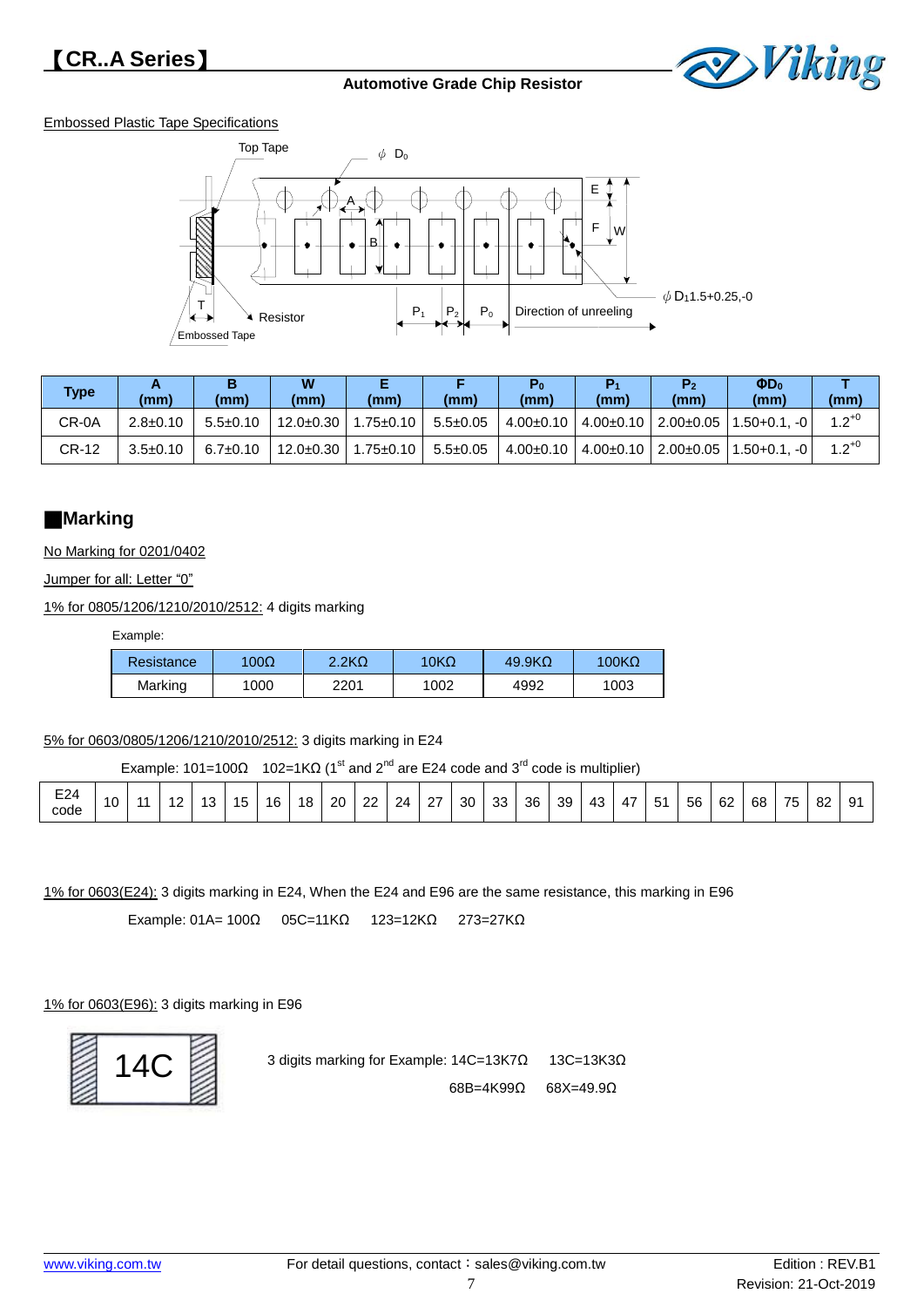

# **Marking Table**

| Code              |                           | <b>E96</b>      | Code            |                 | <b>E96</b>      | Code            |                 | <b>E96</b>         | Code      |     | <b>E96</b> |  |     |  |  |  |  |  |  |  |  |  |  |  |  |  |  |  |  |  |  |  |     |
|-------------------|---------------------------|-----------------|-----------------|-----------------|-----------------|-----------------|-----------------|--------------------|-----------|-----|------------|--|-----|--|--|--|--|--|--|--|--|--|--|--|--|--|--|--|--|--|--|--|-----|
| 01                |                           | 100             | 25              |                 | 178             | 49              |                 | 316                | 73        | 562 |            |  |     |  |  |  |  |  |  |  |  |  |  |  |  |  |  |  |  |  |  |  |     |
| 02                |                           | 102             | 26              |                 | 182             | 50              |                 | 324                | 74        | 576 |            |  |     |  |  |  |  |  |  |  |  |  |  |  |  |  |  |  |  |  |  |  |     |
| 03                |                           | 105             | 27              |                 | 187             | 51              |                 | 332                | 75        | 590 |            |  |     |  |  |  |  |  |  |  |  |  |  |  |  |  |  |  |  |  |  |  |     |
| 04                |                           | 107             | 28              |                 | 191             | 52              |                 | 340                | 76        |     | 604        |  |     |  |  |  |  |  |  |  |  |  |  |  |  |  |  |  |  |  |  |  |     |
| 05                |                           | 110             | 29              |                 | 196             | 53              |                 | 348                | 77        | 619 |            |  |     |  |  |  |  |  |  |  |  |  |  |  |  |  |  |  |  |  |  |  |     |
| 06                |                           | 113             | 30              |                 | 200             | 54              |                 | 357                | 78        |     | 634        |  |     |  |  |  |  |  |  |  |  |  |  |  |  |  |  |  |  |  |  |  |     |
| 07                |                           | 115             | 31              |                 | 205             | 55              |                 | 365                | 79        |     | 649        |  |     |  |  |  |  |  |  |  |  |  |  |  |  |  |  |  |  |  |  |  |     |
| 08                |                           | 118             | 32              |                 | 210             | 56              |                 | 374                | 80        | 665 |            |  |     |  |  |  |  |  |  |  |  |  |  |  |  |  |  |  |  |  |  |  |     |
| 09                |                           | 121             | 33              |                 | 215             | 57              |                 | 383                | 81        | 681 |            |  |     |  |  |  |  |  |  |  |  |  |  |  |  |  |  |  |  |  |  |  |     |
| 10                |                           | 124             | 34              | 221             |                 | 58              |                 | 392                | 82        | 698 |            |  |     |  |  |  |  |  |  |  |  |  |  |  |  |  |  |  |  |  |  |  |     |
| 11                |                           | 127             | 35              |                 | 226             | 59              |                 | 402                | 83        | 715 |            |  |     |  |  |  |  |  |  |  |  |  |  |  |  |  |  |  |  |  |  |  |     |
| 12                |                           | 130             | 36              | 232             |                 | 60              | 412             |                    | 84        |     | 732        |  |     |  |  |  |  |  |  |  |  |  |  |  |  |  |  |  |  |  |  |  |     |
| 13                |                           | 133             | 37              | 237             |                 | 61              | 422             |                    |           |     | 85         |  | 750 |  |  |  |  |  |  |  |  |  |  |  |  |  |  |  |  |  |  |  |     |
| 14                |                           | 137             | 38              |                 | 243             | 62              |                 | 432                |           | 768 |            |  |     |  |  |  |  |  |  |  |  |  |  |  |  |  |  |  |  |  |  |  |     |
| 15                |                           | 140             | 39              |                 | 249             | 63              | 442             |                    | 87        |     | 787        |  |     |  |  |  |  |  |  |  |  |  |  |  |  |  |  |  |  |  |  |  |     |
| 16                |                           | 143             | 40              |                 | 255             | 64              |                 | 453                | 88        |     | 806        |  |     |  |  |  |  |  |  |  |  |  |  |  |  |  |  |  |  |  |  |  |     |
| 17                |                           | 147             | 41              | 261             |                 | 65              |                 | 464                |           |     |            |  | 825 |  |  |  |  |  |  |  |  |  |  |  |  |  |  |  |  |  |  |  |     |
| 18                |                           | 150             | 42              |                 | 267             | 66              | 475             |                    |           |     | 90         |  | 845 |  |  |  |  |  |  |  |  |  |  |  |  |  |  |  |  |  |  |  |     |
| 19                |                           | 154             | 43              |                 | 274             | 67              | 487             |                    |           |     | 91         |  | 866 |  |  |  |  |  |  |  |  |  |  |  |  |  |  |  |  |  |  |  |     |
| 20                | 158                       |                 | 44              | 280             |                 | 68              |                 | 499                |           |     |            |  |     |  |  |  |  |  |  |  |  |  |  |  |  |  |  |  |  |  |  |  | 887 |
| 21                |                           | 162             | 45              |                 | 287             | 69              | 511             |                    | 93        |     | 909        |  |     |  |  |  |  |  |  |  |  |  |  |  |  |  |  |  |  |  |  |  |     |
| 22                |                           | 46<br>165       |                 | 294             |                 | 70              |                 | 523                |           |     | 931        |  |     |  |  |  |  |  |  |  |  |  |  |  |  |  |  |  |  |  |  |  |     |
| 23                | 169                       |                 | 47              | 301             |                 | 71              | 536             |                    | 95        | 953 |            |  |     |  |  |  |  |  |  |  |  |  |  |  |  |  |  |  |  |  |  |  |     |
| 24                |                           | 174             | 48              | 309             |                 | 72              | 549             |                    | 96        |     | 976        |  |     |  |  |  |  |  |  |  |  |  |  |  |  |  |  |  |  |  |  |  |     |
| <b>Code</b>       | $\boldsymbol{\mathsf{A}}$ | $\, {\bf B}$    | $\mathbf C$     | D               | E               | F               | ${\bf G}$       | $\pmb{\mathsf{X}}$ | Y         |     |            |  |     |  |  |  |  |  |  |  |  |  |  |  |  |  |  |  |  |  |  |  |     |
| <b>Multiplier</b> | 10 <sup>0</sup>           | 10 <sup>1</sup> | 10 <sup>2</sup> | 10 <sup>3</sup> | 10 <sup>4</sup> | 10 <sup>5</sup> | 10 <sup>6</sup> | $10^{-1}$          | $10^{-2}$ |     |            |  |     |  |  |  |  |  |  |  |  |  |  |  |  |  |  |  |  |  |  |  |     |